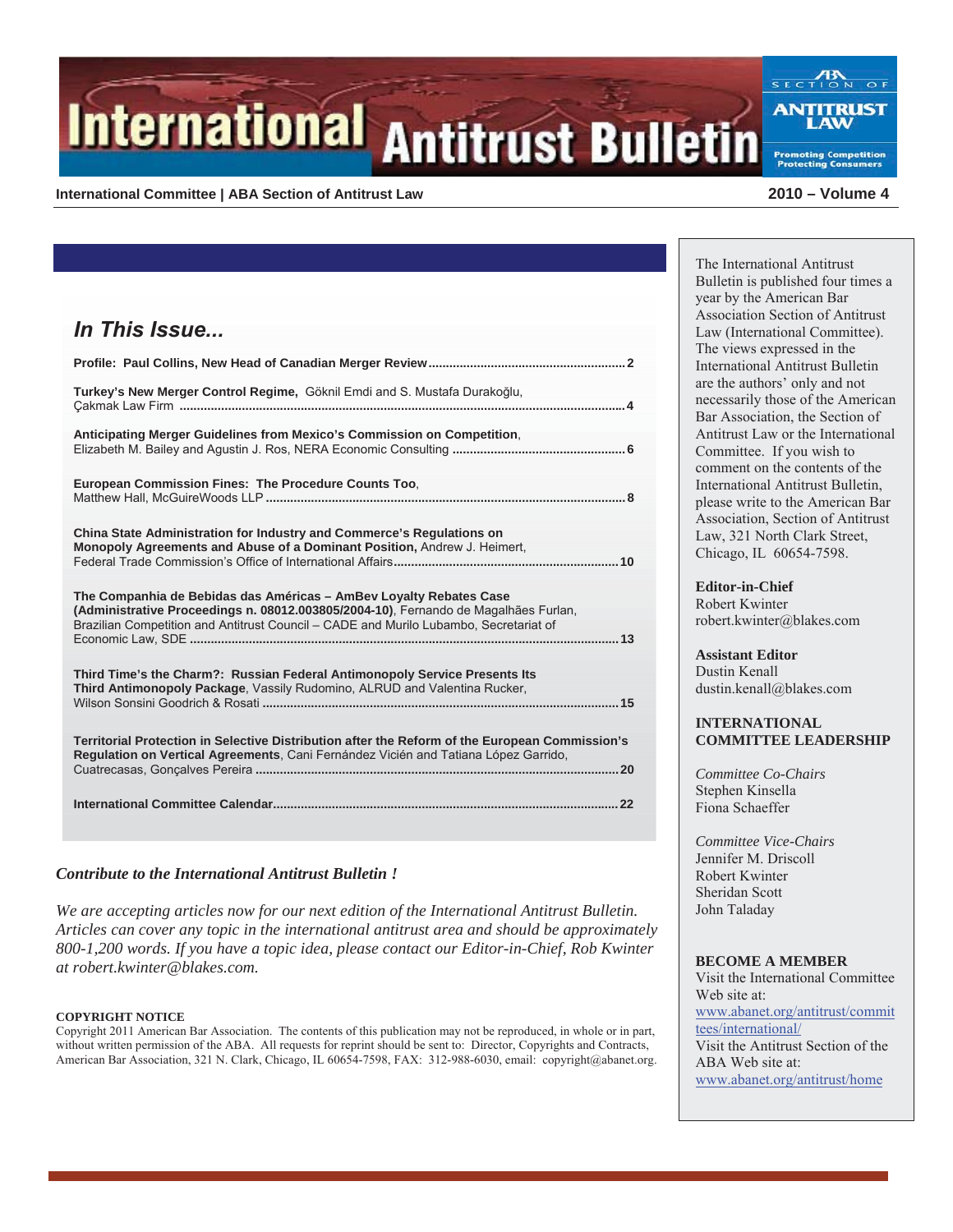# **Turkey's New Merger Control Regime**

By: Göknil Emdi\* & S. Mustafa Durakoğlu\*\*, Çakmak Law Firm

s of 1 January 2011, Turkey introduced a new merger control regime by Communiqué No. 2010/4 on Mergers and Acquisitions (the "New  $\text{Communique}^{\prime\prime}$ . The New Communiqué repeals the previous Communiqué No. 1997/1 on Mergers and Acquisitions (the "Former Communiqué"), which has been in force for the control of mergers and acquisitions since 1997.  $\mathbf{A}^{\tiny \text{sc}}_{\tiny \text{Co}}$ 

Most of the provisions of the New Communiqué are similar to the Former Communiqué. This article provides a brief analysis of the significant amendments introduced by the New Communiqué.

# **1. The Scope and the Legal Reasoning of the New Communiqué**

The Former Communiqué was prepared in 1997; however, Law No. 4054 on the Protection of Competition (the " $\frac{Law''}{2}$ , which is the main piece of legislation in this area in Turkey, has been amended several times since 1997, and the Turkish economic system has undergone significant changes. For instance, the administrative monetary fines regulated under the Law have been increased significantly , which has increased the importance of the merger notification requirements to undertakings, as non-compliance can now result in to high monetary fines. As a result, these and other significant changes, have led to the promulgation of a new, clearer communiqué to ensure legal certainty.

# **2. Notification Thresholds**

 $\overline{a}$ 

With respect to the notification thresholds for a merger or acquisition, the Former Communiqué had two

m.durakoglu@cakmak.av.tr. The authors would like to thank Mehtap Yıldırım Öztürk of Çakmak Law Firm for her helpful comments. Please feel free to contact the authors if you have any questions or comments.

alternatives, namely market share and turnover. The New Communiqué adopts a turnover based system to ensure legal certainty. Moreover, if there is no affected market in Turkey, then the transaction does not need to be notified, except for joint ventures.

Pursuant to Article 7 of the New Communiqué, a merger or acquisition shall be notified to the Competition Authority (the "Authority") to get the approval of the Competition Board (the " $\overline{Board}$ ")<sup>3</sup> if either:

(i) the total turnover of both parties in Turkey exceeds TL 100,000,000 and the individual turnovers of at least two parties separately exceed TL 30,000,000; or

(ii) the worldwide turnover of one party exceeds TL 500,000,000 and individual turnover of at least one other party in Turkey exceeds TL 5,000,000.<sup>4</sup>

Although the Former Communiqué had explicitly limited the turnover criterion to the turnovers of the parties in the relevant product market, the New Communiqué seems to refer to the total and worldwide turnovers of the parties. Therefore a precise definition of the relevant product market is no longer crucial for notification threshold purposes. In addition, under the New Communiqué, the size of *both* parties' turnovers matters for a notifiability analysis, whereas, pursuant to the Former Communiqué, the turnover of only one party could be sufficient to meet the notification threshold. This may reduce the number of notifications.

The Board shall revise the thresholds every 2 years following the entry into force of the New Communiqué.

#### **3. Calculation of the Turnover**

In order to calculate the turnover of each party, the total turnover of all legal persons and economic units in the entire shareholding structure of the relevant enterprise is to be included. This includes the turnover of the relevant enterprise, its subsidiaries, parent companies

<sup>\*</sup> Member of Ankara Bar. Associate at Çakmak Law Firm, Turkey. E-mail: g.emdi@cakmak.av.tr.

<sup>\*\*</sup> Member of Ankara Bar. Associate at Çakmak Law Firm, Turkey. LL.M. in law & economics at University of Bologna, University of Hamburg and Erasmus University Rotterdam. E-mail:

<sup>&</sup>lt;sup>1</sup> Published in the Official Gazette No. 27722 dated 7 Oct. 2010.

<sup>2</sup> Published in the Official Gazette No. 22140 dated 7 Dec. 1994.

<sup>&</sup>lt;sup>3</sup> The Authority is the main public body that oversees the merger regime whereas the Board is its decision-making committee, which has the final word on mergers.

<sup>&</sup>lt;sup>4</sup> 1 Turkish Lira (TL) is approximately 0.50 Euros as of 1 Dec. 2010. 1 Turkish Lira (TL) is approximately 0.60 US dollars as of 1 Dec. 2010.